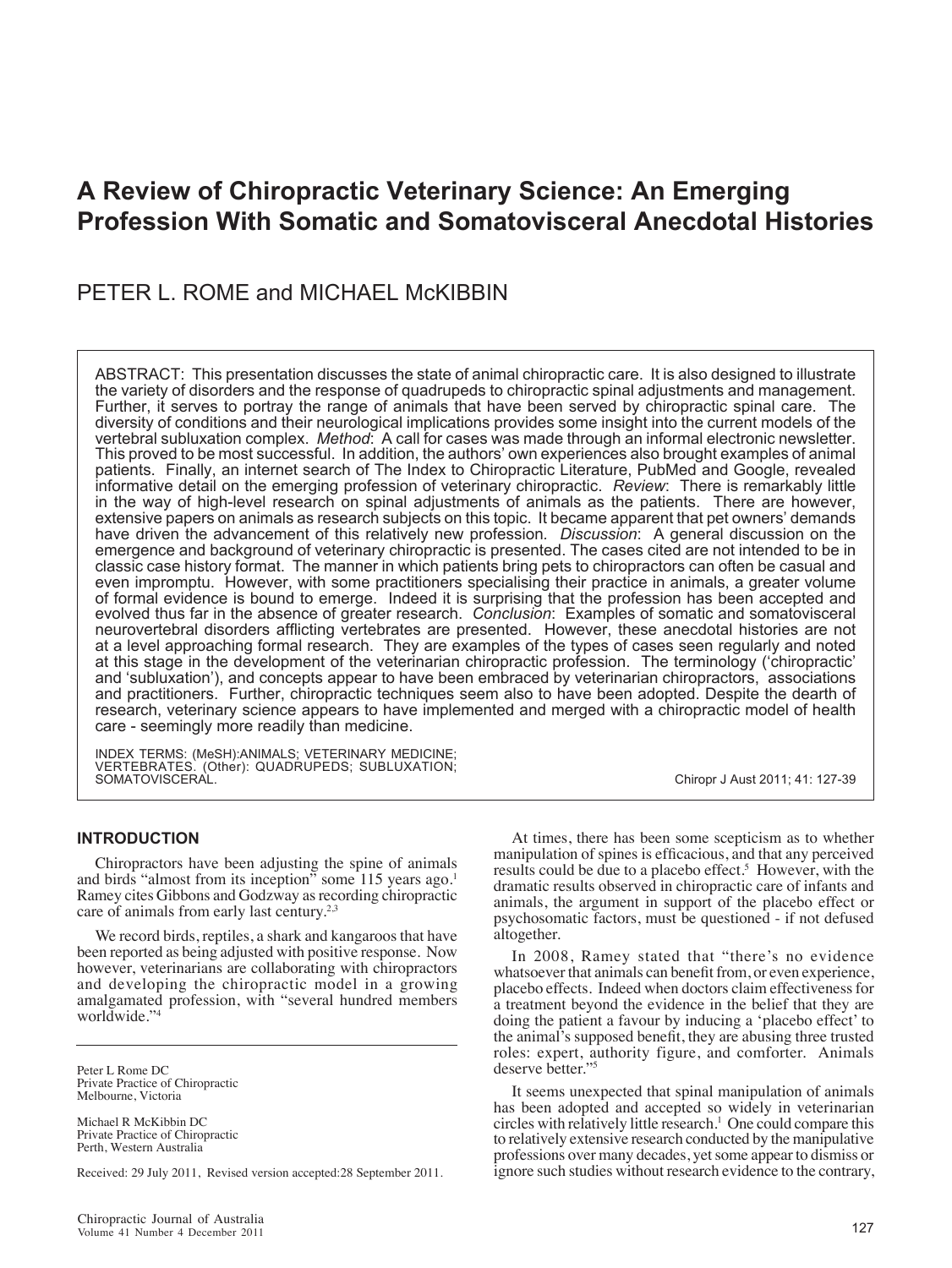and still express reservations as to its efficacy. One assumes that as it once was with 'human' chiropractic, the clinical results with animals are sufficient to elicit patient health, comfort, and owner satisfaction.

#### **METHOD**

This paper originated as a result of requests from patients asking doctors of chiropractic to check the spines of pets as a result of aberrant behaviour, visceral symptoms, or physical difficulty suffered by their pet.

A major contribution to this paper's preparation was brought about by the appeal for anecdotal reports concerning animal adjustments through an informal newsletter service. The response was remarkable.

Further material was gleaned from internet searches of The Index to Chiropractic Literature, PubMed and Google, as well as requests to particular chiropractors who were known to be involved with the adjustment of animals.

## **REVIEW**

In researching this topic however, the earliest association of chiropractic care with animals we located was reported by Palmer in 1899<sup>6</sup> the year following Palmer's foundation of chiropractic.

One section of Beatty's 1939 text deals with "Adjusting Dumb Animals and Fowl." He describes adjusting small animals such as dogs and cats, but also "horses, sheep, cattle and large hogs" He then states that "fowl may be adjusted  $\ldots$  " 7

Anecdotally, there is a remarkable range of animals that have been reported as undergoing spinal adjustments.<sup>8</sup> Obviously some would need to be adjusted under anaesthetic (MUA). Others were adjusted manually, and others with implements such as a pleximeter, or an impulse instrument such as an Activator.

As well as the usual domestic animals, the variety of vertebrates also includes some of the more exotic species, such as:

Badger<sup>9</sup>

Bear – Brown, <sup>9</sup> Grizzly<sup>10,11</sup>

Birds<sup>9,12</sup> – Budgerigar,<sup>13</sup> Galah,\* Magpie,<sup>14</sup> Parakeet,<sup>9,15,16</sup> Pigeon,\*\* Poultry:<sup>7</sup> Hens,<sup>7</sup> 'Chickens',<sup>17</sup>Rooster<sup>18</sup>

Bovines – Buffalo, <sup>9</sup> Bull, <sup>19,20</sup> Cattle,<sup>7,12</sup> Cow, <sup>10</sup> calf,<sup>21.</sup>

Camelids – Alpacas, # Camel, <sup>13</sup> Llamas<sup>9, 10,21</sup>

 $Deer<sup>22</sup>$ 

Ferret<sup>13,21</sup>

 $Goats<sup>12,21,19</sup>$ 

Great Dane##

Horses<sup>9,10,12,13</sup> – Arabian,<sup>22</sup> Draft,<sup>15</sup> Pacers,<sup>19</sup> Shetland Ponies, $17,22$  Trotters, $19$  Donkeys, $21$  Mules<sup>21</sup>

 $K$ oala<sup>13</sup>

Kangaroo,  $\lambda^{13, 23}$  Wallabies<sup>13</sup>

 $Lion<sup>10,24</sup>$ 

Mountain Lion<sup>9</sup>

Pigs/Swine<sup>12,21</sup>

Primates – Orangutan,<sup>25</sup> Siamang Gibbon<sup>13</sup>

Rabbits<sup>9,21</sup>

Reptiles<sup>12</sup> – Lizards, $\wedge^{\wedge 10}$  Snakes<sup>13,21,26</sup>

Rodents – Chinchillas,<sup>27</sup> Guinea Pig,<sup>21,28</sup> Rats,< Squirrel  $(baby)^{22}$ 

Shark<<

Sheep<sup>7,22</sup>

(\*Vagg K. Personal communication. 1st July 2011. \*\*Robb P. Personal communication. 21<sup>st</sup> June 2011. #Stephenson R. Personal communication.  $21^{st}$  June  $2011$  #Pyrah E. Personal communication. 7<sup>th</sup> July 2011 ^O'Dwyer P. Personal communication. June  $22<sup>nd</sup>$  2011  $\wedge$  Condon M. Personal communication. 2011, Aug  $8<sup>th</sup>$ . <Anderson-Peacock L. Personal communication.  $24^{\frac{1}{10}}$  June  $2011 \leq$ Vagg K. Personal communication.  $1<sup>st</sup>$  July 2011)

In a remarkable incident, video footage of the birth of an elephant calf at the Elephant Safari Park in Indonesia, showed the full birth of an apparently stillborn female calf. The mother tried to revive the calf first by 'gently' kicking it. The mother followed this instinctively, by grasping the calf's head in her trunk, and deftly delivering what appeared to be a general neck manipulation. The calf immediately began to breathe, then roused itself, and stood. While one cannot say conclusively that the mother 'manipulated' the calf's neck, the footage does seem convincing, especially with its apparent successful revival.29

In a further elephant anecdotal report, it has been noted that a Californian chiropractor, Dr Michael Gleason, has not only adjusted the vertebrae of a 58-year-old elephant, but he has also adjusted a Bengal tiger, amongst many other species.<sup>30</sup>

In another non-manipulative incident, at the Melbourne aquarium, a 10-year-old seven-gill shark was successfully treated by needling trigger points in the tight muscles along one side of its spine. It had been rescued and found to swim in tight circles only to the right. It reportedly swam normally following the needling. $31$ 

## **DISCUSSION**

#### **Development of the Veterinary-Chiropractic Profession**

A veterinarian who practised animal manipulation for many years was Dr Alex Hauler of Melbourne, Australia. Dr Hauler was driven to help establish the Chiropractic Veterinarian course at RMIT University in 1999. His reputation, particularly in the field of manipulative management of greyhound performance, was rewarded with numerous accolades of appreciation.<sup>32,33</sup> These were notably in the form of photographs of winners on his reception room wall.

While there appears to be a dearth of published research papers on veterinary chiropractic, there have been four masters graduates from the program, and one PhD candidate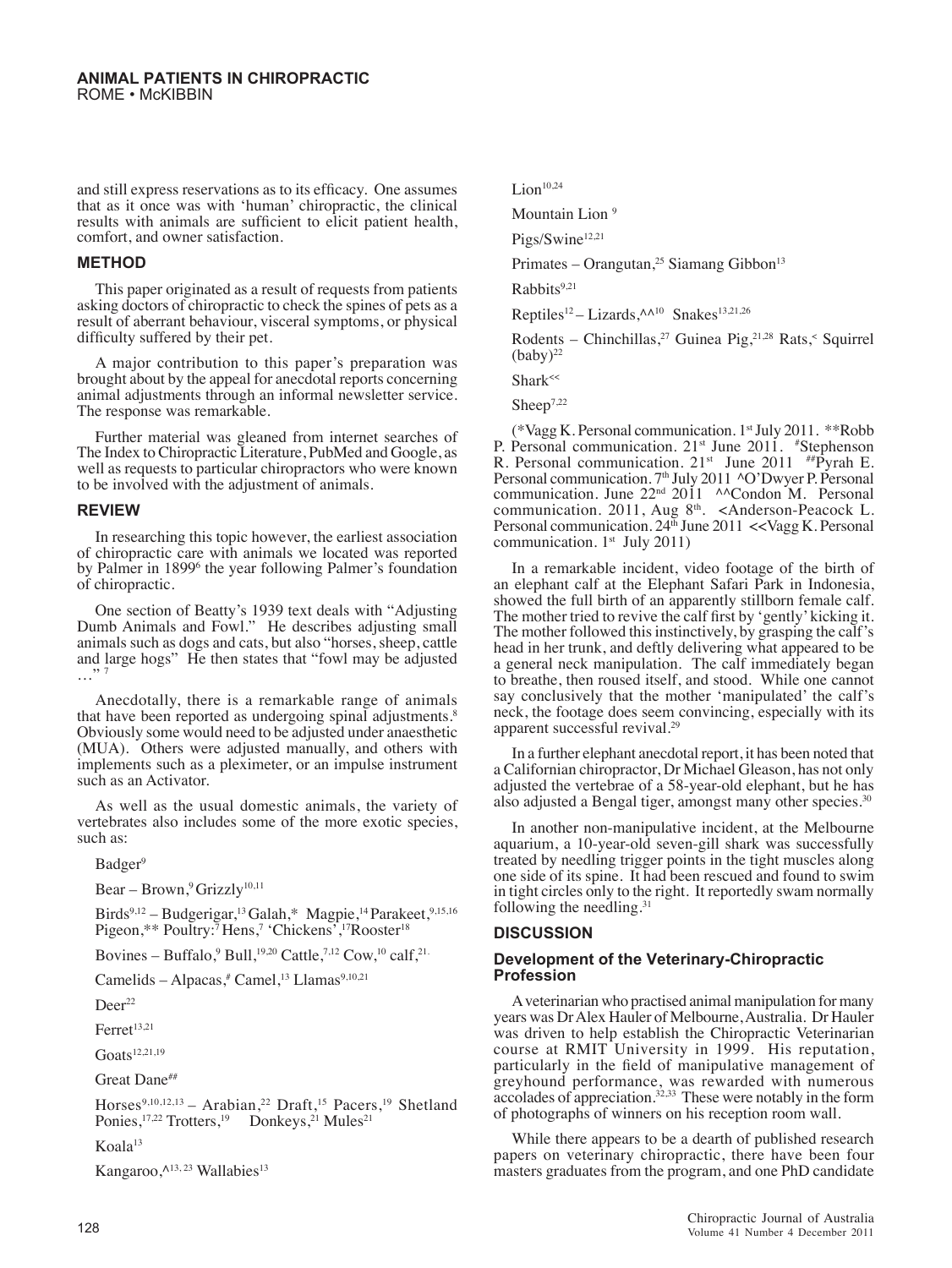in progress as of 2011 at the RMIT University in Melbourne. There appears to be a growing demand for this model of animal health care. Over 150 practitioners graduated from the course in veterinarian chiropractic at RMIT before it discontinued in 2009 after 12 years.<sup>34</sup>

Other courses are held by various professional organisations including the American Veterinary Chiropractic Association (AVCA), the Veterinary Chiropractic Association (IVCA), the International Association of Veterinary Chiropractors (IAVCP) and the American Animal Adjusting Association (AAAA). Courses are conducted in Canada. USA, UK, and continental Europe, with professional associations certifying qualifications. $35,36$ 

As an indication of the demand for this form of health care, in the USA by 2010 there were reported to be over 3,400 licensed veterinarians and 4,400 licensed chiropractors trained to administer chiropractic spinal adjustments to animals $35$ 

The demand for manipulative care for vertebrates was recognised as being initiated by the pet owners. One would presume this is in order to obtain resolution of certain disorders that have not responded previously. In 2002, Boldt stated *"The use of complementary and alternative veterinary medicine continues to grow within the veterinary community. As more clients* (sic) *seek out complementary and alternative medicine for their own care, they begin to seek out these forms of therapy for their animals."* <sup>37</sup>

As early as 1992 the American Association of Equine Practitioners (AAEP) adopted a guideline concerning chiropractic care of horses. In 1998, the American Veterinary Medical Association (AVMA) then recognised chiropractic as a valid modality of treatment and developed guidelines for the practice of chiropractic in the veterinary field. The AAEP guideline read: *"Veterinary chiropractic should be considered a medical act and should be performed by a licensed veterinarian or a licensed chiropractor…."* It concluded, *"Chiropractic is a valuable treatment for horses, especially as clients* (sic) *were becoming more demanding of their horses and more aware of subtle lameness problems."* This would suggest recognition of an area where results have not been forthcoming under traditional equine care.<sup>38</sup>

A reflection of the demand for chiropractic services for quadrupeds is demonstrated in the 2000 paper by Schoen. This study surveyed personnel at all 27 veterinary schools in the US. From the 34% of responses, Schoen found that '61% believed that chiropractic should be included' in their curriculum.<sup>39</sup>

Currently in the US, various states are in the process of considering amendments to veterinary and chiropractic acts in order to formalise the legislation of this new profession.<sup>40</sup>

Apart from utilising the term *chiropractic* itself, this latest profession seems to have adopted such chiropractic terms as *adjustment* and *subluxation*. The American Holistic Veterinarian Medical Association also cites chiropractic references and adjusting instruments. Many of the members are veterinarians to start with. Their web site acknowledges the chiropractic contribution to this science.<sup>41</sup>

Contrary to the chiropractic-medical situation in Australia, there appears to be mutual respect and co-operation between

veterinarians and chiropractors. The organisation representing the united profession in Australia, is the Australian Veterinary Chiropractic Association. This effectively merges their political, clinical and scientific elements.

It is interesting to note that the term *veterinarian chiropractic* has been adopted rather than a more neutral *veterinary manipulation.* The positive recognition of the chiropractic concepts and their adoption is significant acknowledgement of the potential contribution that it may make towards animal health interests.

In recent years, texts,<sup>42-44</sup> videos, seminars, and postgraduate and tertiary courses have all become available. (Fig 1) The texts also carry a number of anecdotal reports, as well as historical background on the emergence of this developing profession.

## **Limited Research**

Scientific publication of research on animal veterinary chiropractic is distinctly limited, even though it was first mentioned in the indexed literature in  $1960<sup>15</sup>$  However, several quality programs are now available to educate chiropractic and veterinary professionals together and it is expected that continued collaboration will lead to a greater volume of research being conducted and published.

Much of the published material to date that appears on veterinarian and chiropractic practitioners' web sites is anecdotal. In addition, *"There have been many favourable articles in the lay literature describing the value of chiropractic care for animals, but scientific publications have been sparse."*<sup>46</sup>

As recently as 2010, Haussler stated that "All forms of manual therapy have variable reported levels of effectiveness for treating musculoskeletal issues in humans, but mostly only anecdotal evidence exists in horses." He also confirmed that "Currently, there is limited evidence supporting the effectiveness of spinal mobilisation and manipulation in reducing pain and muscle hypertonicity."47

Some 12 years ago, Haussler had stated that in relation to traditional equine knowledge, *"Chiropractic provides additional diagnostic and therapeutic means that may help equine practitioners to identify and treat the primary cause of lameness or poor performance. Specialised training in the evaluation and treatment of vertebral joint dysfunction and neuromusculoskeletal disorders places chiropractic in the forefront of conservative treatment of spinal-related disorders. Nevertheless, limited research is currently available on equine chiropractic and other non-traditional modalities in veterinary medicine."* 48

The 'limited research' does not appear to have prevented the adoption of chiropractic principles and models by many veterinarians.

Significant studies exist where animals were the subjects in research into the chiropractic model of vertebrogenic disorders.49-52 It is only in relatively recent decades that the demand for care of spine-related animal disorders seems to have emerged.

As recently as 2008, Gomez Alvarez and colleagues stated that in relation to back pain and spinal mobility in horses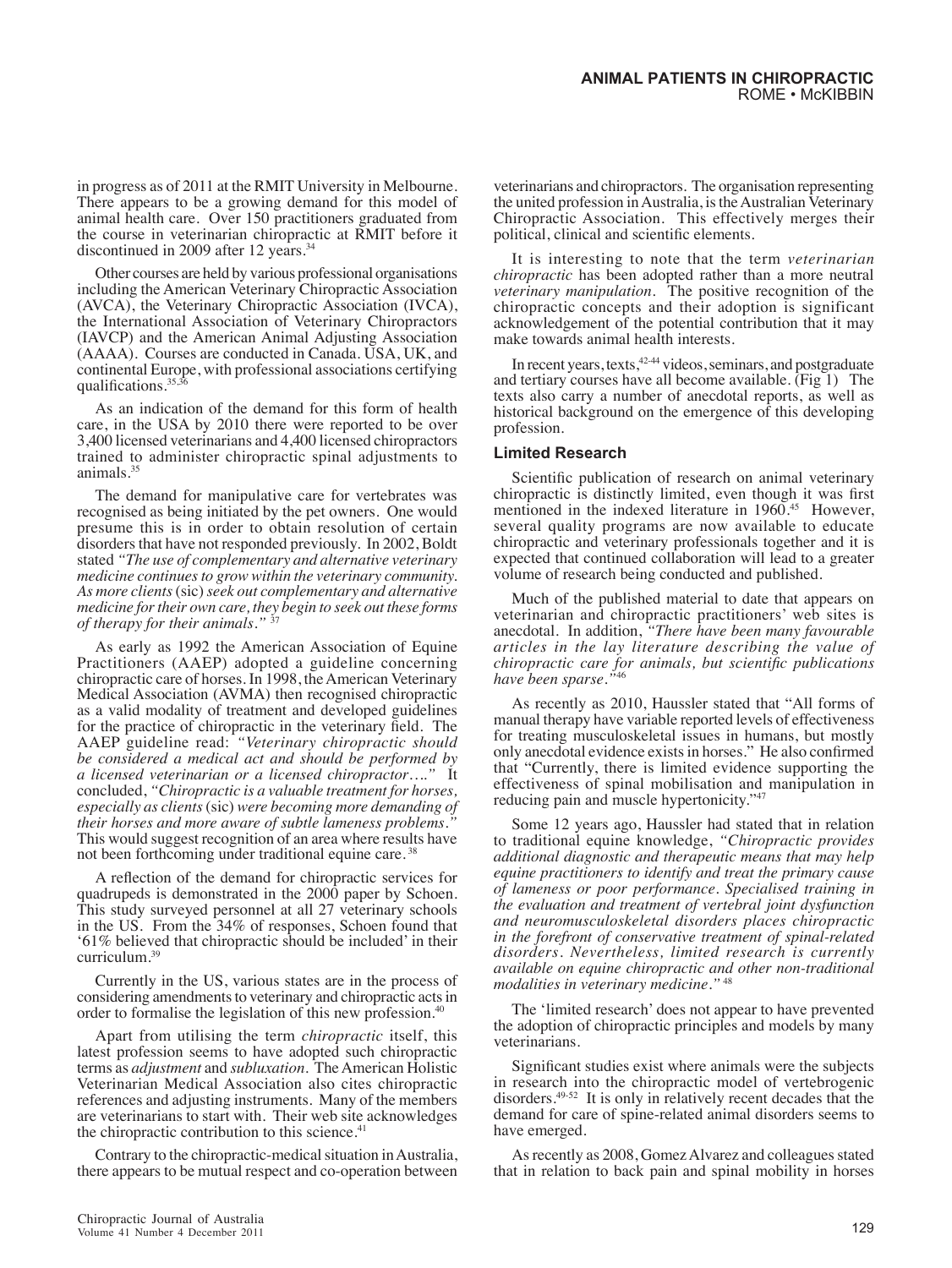

Figure 1 Advertisements for courses, videos and seminars in animal chiropractic. In the publication 'Dynamic Chiropractic' Circa 1995- 1998.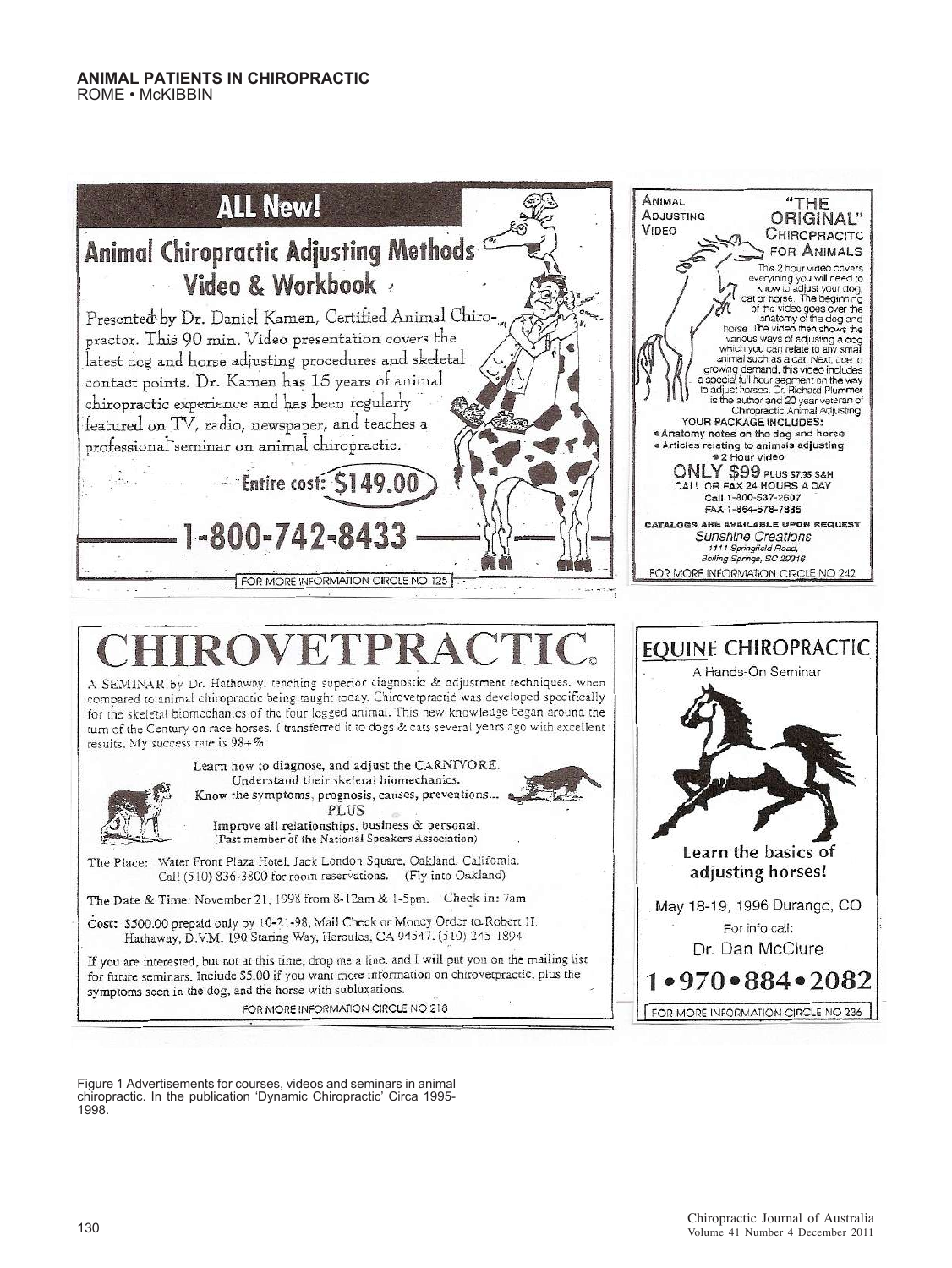*"little scientific work had been reported on the subject."* Their study showed "Chiropractic manipulations elicit slight but significant changes in thoracolumbar and pelvic kinematics."

Bidstrup explored an interesting concept in a paper discussing a possible link between equine birth trauma, and sensitivity of the ribcage and wither regions. This 2005 paper also queried a possible relationship with one-sidedness in horses. He noted that evidence was present in an affected horse's gait, posture, and girth sensitivity – particularly on the right upper dorsal spine area. He explained that this was probably a common result from the trauma of birth.<sup>54,55</sup>

In deviating from musculoskeletal conditions, a particularly interesting case report by Lynch was published in 2003. It related the *"Successful treatment of lick granuloma with chiropractic therapy."*<sup>56</sup>

In a Letter to the Editor the veterinarian Taylor stated that she was aware of such animal conditions as urinary incontinence, chronic anal gland impaction/irritation, sterile cystitis in cats, and horse and dog lameness, all being successfully resolved following chiropractic spinal adjustments.57 Alleviation of such visceral dysfunction by adjustment of specific spinal subluxations would tend to support the hypothesis that their correction can address certain affiliated neurological and somatovisceral disorders, not just the more common musculoskeletal conditions.<sup>22,58-60</sup>

The veterinarian Inman states that veterinary chiropractic adjustments can assist such somatovisceral conditions as colic in horses, chronic inflammatory bowel disease in cats, and idiopathic canine epilepsy.<sup>61</sup>

In further recognition of a neurovertebral relationship with epilepsy, the veterinarian Taylor states on her website that *"Regular chiropractic adjustments are especially effective in treating cases of epilepsy that follow head injuries or physical trauma, as well as chronic, recurrent ear infections that seem to trigger seizures."*<sup>62</sup>

Internet sites of this emerging profession comprising veterinarians seem to freely accept the chiropractic term 'subluxation' to differentiate an involved intervertebral articulation from a normal functioning articulation.40 The American Holistic Veterinarian Medical Association is another such site. It cites chiropractic references and adjusting instruments and it appears to acknowledge the chiropractic contribution to this science.<sup>41</sup> While a veterinary orthopaedic manipulation site (VOM) lists a range of conditions which are routinely treated.<sup>63</sup>

Due to the often informal approaches and circumstances that seem to accompany requests for pets to be checked and treated, it is unfortunate that details of full case histories have not been published.

However, as some chiropractors and veterinarians do specialise in animal chiropractic, we would call for, and look forward to published papers based on their records.

#### **Safety**

The authors did not locate any documented reports of adverse incidents in their research on this topic which included a wide variety of vertebrates. As with human care, and through the appropriate post-graduate training, it would be expected that all necessary precautions in selecting appropriate patients by an analysis, examination and recognition of critical signs, would minimise any possibility of complications.

An extensive study recently confirmed that for human patients in regard to appropriately qualified providers, cervical vertebral manipulation is a relatively safe procedure. Cassidy and colleagues analysed 818 stroke patients representing *"more than 100 million person-years."* They concluded that patients under chiropractic care were no more at risk of stroke than patients attending medical practitioners.<sup>64</sup>

Indeed, it was noted that as there were a number of delicate spines in 'patients' – namely birds which included parakeets,<sup>9,15,16</sup> budgerigars,<sup>13</sup> a galah (Vagg K. Personal communication. 1<sup>st</sup> July 2011), a pigeon (Robb P. Personal communication.  $21<sup>st</sup>$  June 2011), and a magpie,<sup>14</sup> the technique for cervical adjustments of them would seem a fair test of the safety of spinal adjustments.

It was also noted that on occasion, a cauda equina syndrome in canines and other vertebrates<sup>28</sup> resolved particularly well under chiropractic adjustive care, as reflected in some of the cases mentioned here. However in humans, this condition would be regarded as a contraindication to such spinal care procedures.<sup>65</sup>

#### **Back Pain, Flexibility and Scoliosis Studies**

One research project assessed asymptomatic horses. In 2008, Sullivan *et al* compared the nociceptive thresholds *'in 38 mature horses exhibiting no clinical signs,'* with a control group following spinal manipulation. They concluded that the (instrument assisted) "chiropractic treatment and massage therapy increased spinal mechanical nociceptive thresholds (MNTs) within horses not exhibiting signs of lumbar pain."66

Another study at Cornell University by Haussler *et al* in 2007, found that, *in ten healthy horses*, "SMT (HVLA) induced a 15% increase in (vertical) displacement and a 20% increase in applied force, compared with control measurements." They opined that this indicated increased vertebral flexibility.<sup>67</sup>

An investigation of equine kinematics by Faber and colleagues in 2003 concluded that in horses with "*backrelated locomotion anomalies… manipulation had a measurable (beneficial) influence on the kinematics of the thoracolumbar spine.*"68

In view of the limited number of veterinary studies, it is noteworthy that there is now widespread adoption of human studies into the topic of animal manipulation with citation of chiropractic papers as references.

#### **ANECDOTAL CASE OBSERVATIONS**

The reports presented here are informal and do not claim to meet the level demanded by formal research. They are presented as subjective accounts which relate to types of vertebral dysfunctions associated with various disorders, especially those reflecting neural function, and the patients' responses to those spinal adjustments. These are not weighted proof of efficacy, they are however reasonable clinical observations with positive outcomes.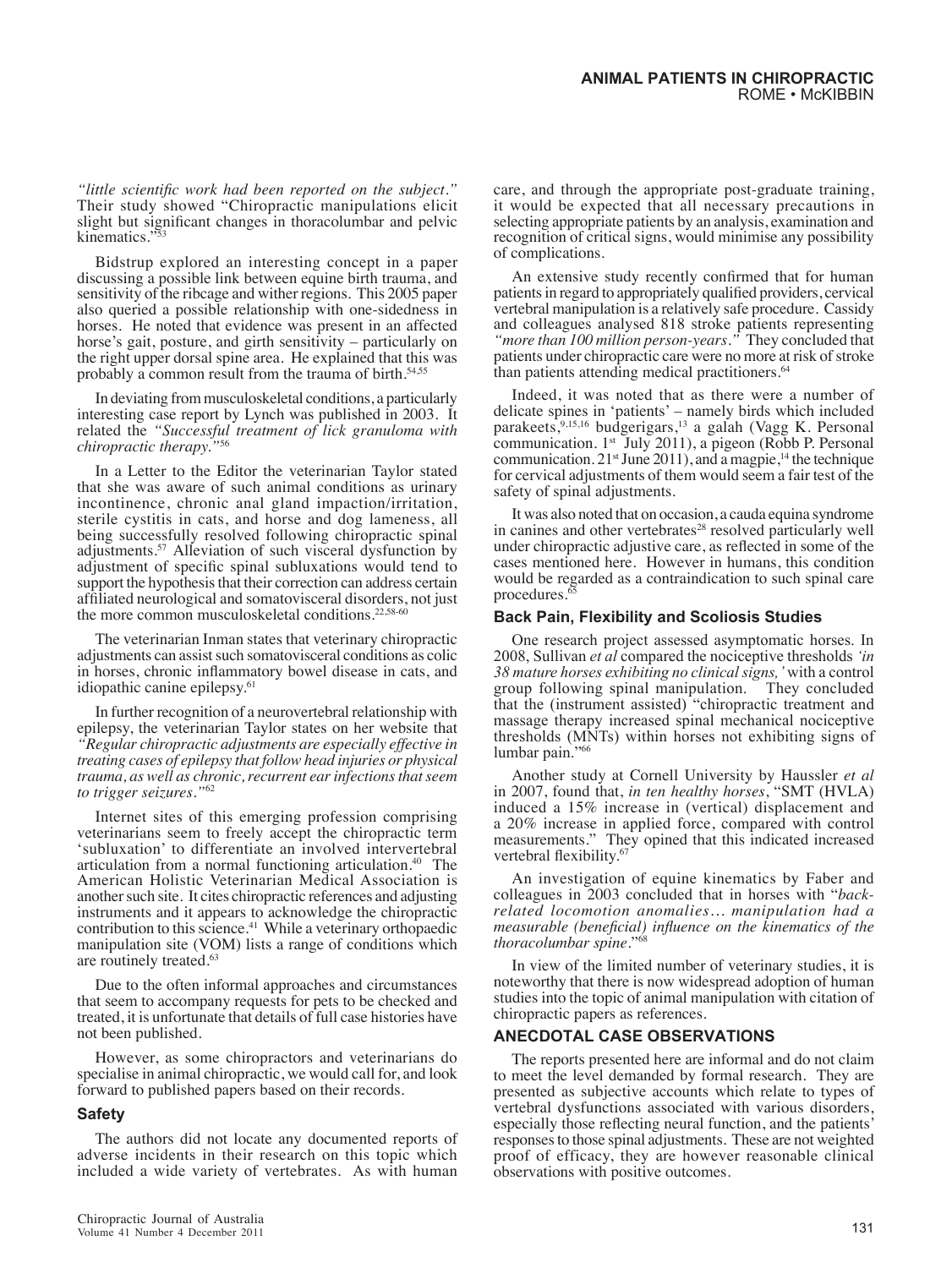As a noted feature, the cases cited mostly highlight the specificity of their examination, (primarily by palpation), and their subsequent adjustment. There was minimal reference to general manipulation and mobilisation techniques, as opposed to specific adjustments.

While anecdotes are not generally regarded as high level evidence, the American Veterinary Medical Association revised its Guidelines on Alternative and Complementary Therapies in 1996. It stated that *"Sufficient clinical and anecdotal evidence exists to indicate that veterinary chiropractic can be beneficial."*<sup>4</sup> The manipulative practices appear to have been adopted by a number of veterinary clinics before controlled or blinded studies into the topic seemingly on the basis of clinical results and patient demand. In essence, this is a different policy to that taken by medicine in its recognition of a chiropractic model.

In a further statement Taylor and Romano *"… suggest that those highly sceptical or critical of veterinary chiropractic, while awaiting more research, explore the daily clinical aspect of chiropractic in animals. Anecdote can be useful and powerful. We simply invite you to see the clinical results for yourselves."* <sup>69</sup>

Early anecdotes with positive outcomes appeared in the Journal of the American Medical Association in 1921. They related the report of the successful sacral manipulation of a mule *"that is down in the back and can't get up…,"* an apparent paresis of a Scotch Collie, and the adjustment of T6 and T8 on a cow with possible bovine bloating.70

While some may question the validity and value of anecdotes, this form of evidence has to be regarded as a starting point. Such reservations were refuted by Enkin and Jadad, they note that anecdotal evidence does have a contribution to make. They state that, *"Anecdotes are powerful tools that humans use to make decisions. Despite their power and influence, they are sometimes misused, and sometimes undervalued. Ignoring or under-estimating the role of anecdotal information in health care decisions is likely to hinder communication among decision makers, and to retard their uptake of research evidence. Anecdotal evidence should not be considered a replacement for, but as a complement to formal research evidence. If evidenced-based health care is to meet its potential, the important role of anecdotes must be acknowledged, studied and utilized."* <sup>71</sup>

Indeed, Stuebe opined that medically, the experience gained from Level IV evidence in the form of *adverse anecdotes* (i.e. adverse events), strengthened clinical judgement by experience and contributing towards subsequent patient care in a positive way. We would submit that positive anecdotal evidence does likewise, at least as an initial step in compilation of an evidence base.72

The following cases were drafted from reports submitted by various chiropractors.

#### **Case 1. Alsatian - Dysplasia**

Anecdotally, we are aware of a particularly intriguing case concerning an 8 year-old male Alsatian dog. This canine was losing the use of its hind legs – a partial paralysis (paresis). The owner was not keen on the previously recommended surgery, and brought the dog to her chiropractor. After adjusting the dog's sacroiliac joints, the dog suddenly took off and ran a lap of the car park – where it had been adjusted outside the clinic. The dog raced one lap, returned to the chiropractor, and jumped its front paws up onto his shoulders, licked the practitioners face (in what appeared to be a display of appreciation), Then took off for another lap. (McKibbin MR. Personal communication, 9 Nov 2009.)

#### **Case 2. Collie Cross - Low Back Dysfunction**

A six-year-old collie exhibited signs of being ill-at-ease, and was generally stiff in its normal movements - like an old dog. Initially, by 'chatting' to it, then with gentle patting, it allowed the chiropractor to conduct a spinal examination by palpation.. The owner had indicated that she thought the dog "had a crook back."

After explaining the dog's apparent vertebral problems to the owner, and with their permission, the indicated areas were adjusted. Immediately, the dog was friendlier, less reactive to previously tender areas along its spine, moved with far greater freedom, and began wagging its tail. (McKibbin MR. Personal communication, 17 June 2011.)

#### **Case 3. German Shepherd - Dysplasia**

At about 4-months-of age, 'Gee' climbed out of the family car and just sat - suddenly unable to move.

Subsequently, a veterinarian performed an x-ray examination and concluded that Gee had severe hip dysplasia, and should be 'put to sleep'.

A second opinion confirmed the vet's diagnosis and recommendation.

The owner then took Gee to the beach for swimming and carried out daily leg massages.

As Gee was still struggling, she then took him to a chiropractor. The chiropractor carried out a spinal examination and a series of spinal adjustments, together with advice on exercises in the ocean and walking.

Today, Gee is now 4-years-old, has fortnightly chiropractic care and apart from the very occasional relapse (especially when cold), has resumed a 'dog's life' with normal running and playing. (McKibbin MR. Personal communication, 24 June 2011)

#### **Case 4. Dog - Cross-Breed - Incontinence, Skittish, Falls**

Jess was a cross-breed about 8 years old. She had been abused by previous owners, and was quite skittish, even at just the sound of an Activator which was not in contact with her. She suffered dyspnea, bowel and bladder incontinence, would not wag her tail, and would sometimes fall over in trying to stand. All symptoms diminished considerably following just two spinal adjustments. (McKibbin MR. Personal communication. Letter and DVD, 10 June 2011.)

#### **Case 5. Labrador –"Archie" Lethargy, Tail Droop**

This 4.5 year-old Labrador was particularly lethargic, would not play, and just lay around all day. In addition, his tail was constantly down. It seemed he could not lift it. Following vertebral adjustments with an Activator, "Archie"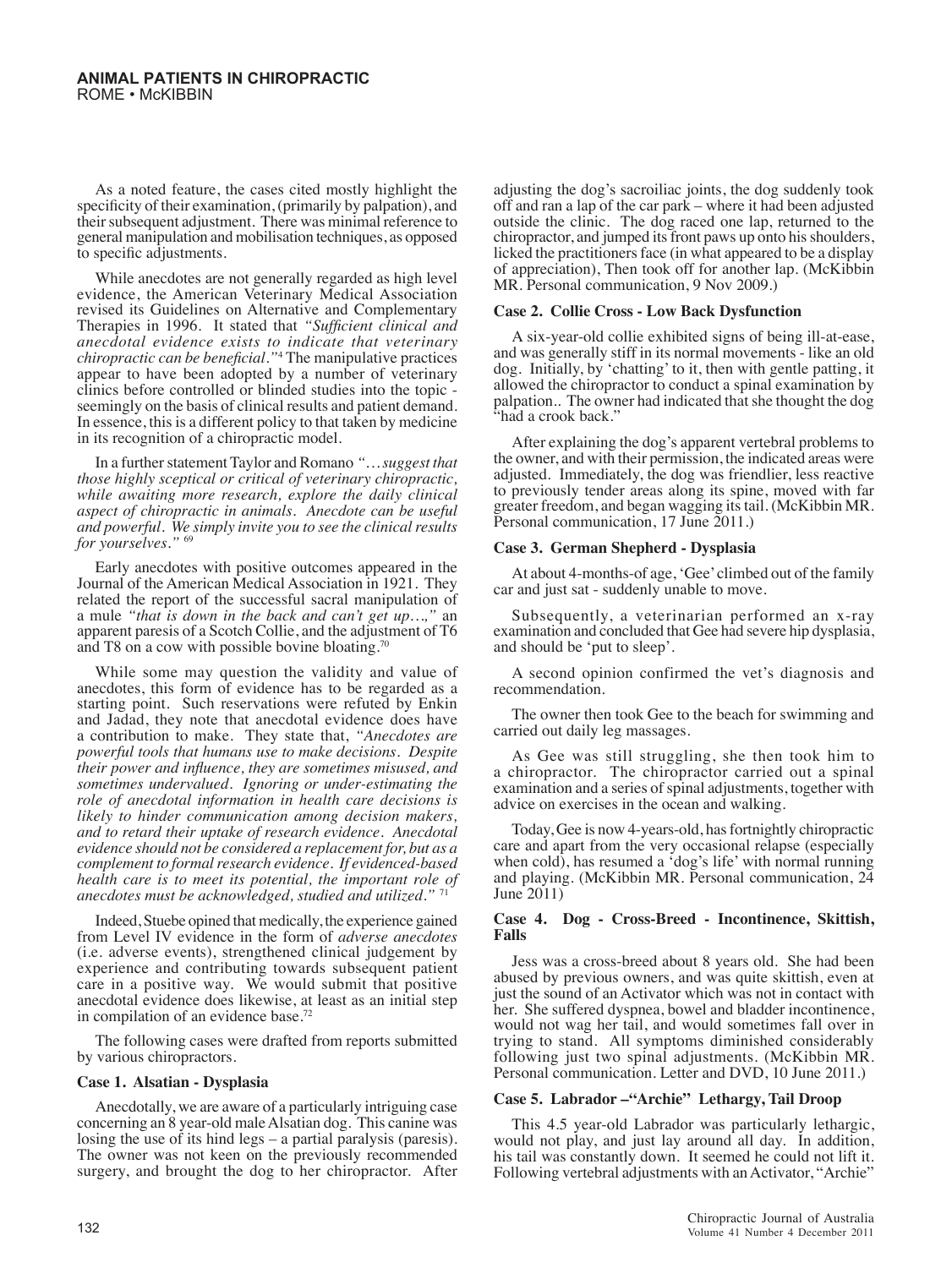appeared happier, would wag his tail, wanted to play, and was generally much more active. (McKibbin MR. Personal communication. Letter and DVD, 10 June 2011.)

#### **Case 6. Cat – Poor Demeanour**

A cat of unspecified breed and age had been a placid one. Of a morning, it would climb in a bedroom window and sit on its owner's bed. Inexplicably, it stopped its morning climb, it became intolerant to patting, and had become markedly apathetic.

Following a single spinal adjustment, all its symptoms diminished and its activities returned to normal.<sup>73</sup>

#### **Case 7. Galah - Vertigo**

The owner of a Pink and Grey galah – a species of cockatoo, was lying in his backyard getting some sun, whilst his galah was happily walking around near him. He turned over to lie prone, and in the process rolled on the galah, momentarily squashing him. From then onwards, the galah lost its balance. In trying to walk, it would stagger to one side, and then fall over. It would get up and repeat the process. It could not sit on its perch without falling off. A chiropractor examined the bird and it seemed as if its entire head had slipped laterally - i.e. an occipital slippage. The chiropractor held the bird by the shoulders in one hand, and with the other grasped it's head and applied an adjustment. He then placed the bird on the ground. It squawked, shook itself, and walked away normally The problem never returned. (Vagg K. Personal communication, 1 July 2011)

#### **Case 8. Cat with Leukopenia**

A patient brought her cat to her chiropractor. She had spent in excess of \$3500 on veterinary bills in an effort to save the cat. The diagnosis was one of leukopenia resulting in severe reduction of immune system function. The cat was dying, and apparently nothing could be done to save it. The vets had told the patient that the cat would be dead within the week. On examination a severe atlas subluxation was identified. The cat's atlas was adjusted, and two days later the vets gave it a clean bill of health. The cat lived to a ripe old age. (Vagg K. Personal communication, 1 July 2011)

#### **Case 9. Grey Nurse Shark – Scoliosis**

A chiropractor was asked to look at a three-metre Grey Nurse shark at the then Underwater World in Perth. The shark exhibited a C curve scoliosis. Apparently this is a common problem in juvenile grey nurse sharks in captivity. No one knows the cause. The shark was brought into a holding pool about three metres square and 3/4 of a metre deep. Once in the holding area, it was anaesthetised. The marine biologist held its head whilst the chiropractor held it by the tail with one hand, and applied an adjustive thrust to the apex of the scoliosis with the other hand. After the anaesthetic had worn off, the shark was released back into the main aquarium. This process was repeated about six times. There was a noticeable improvement in the scoliosis after every adjustment. After the sixth adjustment the scoliosis had disappeared. The marine biologist had been gathering data pre and post adjustment, associated with the shark's eating and behavioural habits. Pre adjustment, the shark had gone off its food, ate sporadically, and exhibited antisocial behaviour toward other marine life. Post adjustment, the shark's eating habits had returned to normal and it was exhibiting normal behaviour. A month later the shark was put in a boat, taken out to sea and released overboard. At that time the scoliosis had not returned. (Vagg K. Personal communication, 1 July 2011)

#### **Case 10. Pigeon - "Wing Dysfunction"**

A chiropractor was asked if he would look at "Pidge". "Pidge" could not fly after injuring itself by flying into a window. When Pidge was brought into the clinic, the only test that seemed applicable was the "…can you fly test." In this, Pidge was thrown gently into the air only to have him/ her flutter to the ground in a spiral dive. A diagnosis of brachial nerve dysfunction due to lower cervical subluxation was made. It was firmly believed that this injury to the bird was due to the striking angle of impact when it crashed into the window.

The diagnosis of a lower cervical subluxation was made using a Toftness detector. While the patient held Pidge, it was adjusted employing a Toftness style technique with very mild finger pressure. In rechecking, it was found that the subluxation had "cleared", and no other subluxations were present.

It was time to reapply the fly test. Pidge flew straight and level. This outcome would tend to confirm an absence of any placebo effect! (Robb P. Personal communication, 21 June 2011)

#### **Case 11. Saint Bernard - Asthma**

Muffin was a Saint Bernard of unknown age. It attended a chiropractor because her owner noted that Muffin's asthma was relieved following its spinal adjustments under chiropractic care. (McKibbin MR. Personal communication, 12 June 2011.)

#### **Case 12. Miniature Fox Terrier Post-surgical Moodiness, Lower Back, S/I Dysfunction**

'Hollie' was a 11-year-old miniature fox terrier. She ruptured her cruciate ligament, and following surgery, had become unusually quiet. She had uncharacteristically developed a 'moodiness', and also became aggressive towards the owner's other dogs. She was also lame after the surgery because she would not put weight down on her affected hind leg. Prior to a scheduled follow-up to the veterinary surgeon, her lower back and pelvis were adjusted by a chiropractor. Immediately following this procedure, Hollie began behaving like a little puppy again, full of life and enjoyment. In addition, before her adjustment she had trouble hopping into the car, but after the procedure she would spring into the car first, waiting for the family to follow. Hollie continues with symptom-based maintenance care, indicated by an occasional recurrence of nocturnal enuresis. This is readily controlled by these maintenance adjustments. (McKibbin MR. Personal communication, 5 June 2011.)

#### **Case 13. Cat**

A patient observed that her seven-year-old son was not 'his usual self', and was 'out of sorts'. It was also revealed that their once affectionate 1-year-old cat "Shiraz," had become aggressive and unsociable. The chiropractor wondered if the cat's conduct had influenced her son's behaviour.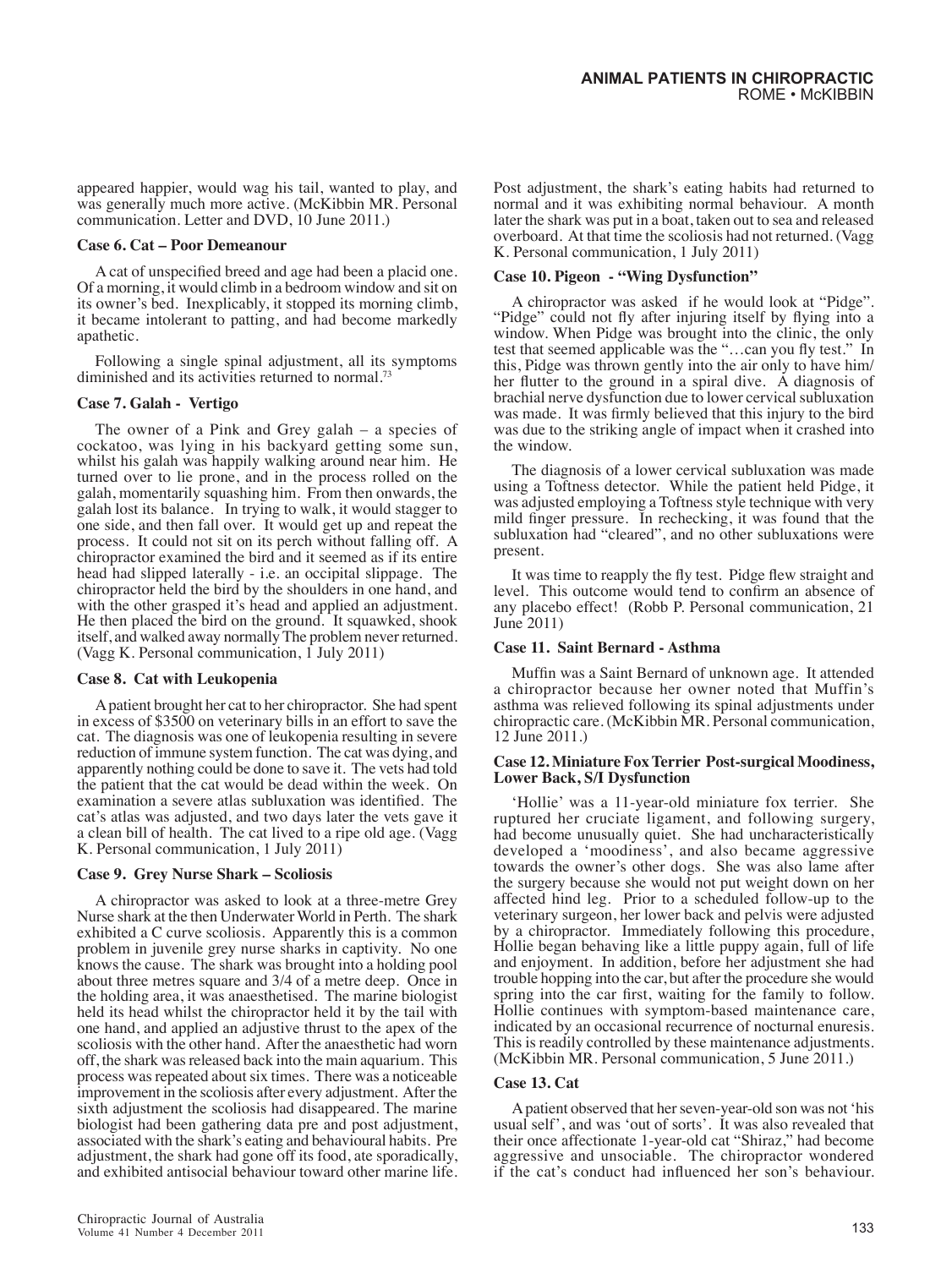Following examination and appropriate spinal adjustments, the demeanour of both the cat, and subsequently also the lad's, rapidly returned to their normal contented selves. (McKibbin MR. Personal communication, 2 July 2 2011.) The possibility of a form of symbiosis existed here due to a close relationship of the cat to the seven-year-old.

#### **Case 14. Pomeranian Cross - Post-Surgical Paresis, Cauda Equina, Incontinence, Sacroiliac.**

'Basil' is a six year-old Pomeranian Cross. Some four years earlier he had undergone an emergency right-sided hemilaminectomy and discectomy at T12/13. He was left with a great degree of bilateral paresis in the hind quarters, had little to no bladder and bowel control, plus signs of a cauda equina syndrome.4 It took four years of regular chiropractic adjustments, with his main problem being the left sacroiliac joint.

He is now continent<sup>4</sup> in both functions, and has enough muscle control and strength to ascend and descend stairs independently. Basil has had occasional relapses, but responds very quickly following adjustments. (Roppola J. Personal communication, 21 June 21 2011.)

#### **Case 15. Horses - Performance and Behaviour**

One equestrian veteran of 30 years stated that both she and her horses depend on chiropractic care. She stated that "Chiropractic treatment makes a huge difference to my horses in their performance level, development and in some behavioural issues." (McKibbin MR. Personal communication, 10 June 2011.)

#### **Case 16. Snake - Apparent Lassitude**

A zoo owner in Victoria, Australia, thought that his python seemed to be "unwell". He suspected a 'problem' with one of the snake's 421 vertebra. The keeper's chiropractor was consulted, and after a 'lengthy' examination, an activator adjustment was carried out. (at T 276 !) The snake seemed to respond very rapidly, and resumed its normal movement and 'lifestyle.'

#### **Case 17. Kangaroo - Cervical, Lumbar, Pelvis Dysfunction, Cataracts**

A Wildlife Information Rescue and Education Service (WIRES) volunteer recovered a joey that had been picked up from the road following an accident. It had been in its mother's pouch, the mother having been fatally struck by a vehicle. The volunteer had spent considerable time, money and effort on this orphaned joey.

The vet who had conducted surgery to pin its pelvis and femur that had been broken in the accident, declined to proceed further with the joey, and suggested that a chiropractor might help.

The joey had lost its appetite and was forming scat (pelletised faeces), was becoming blind with cataracts, was lying persistently on its side, its hind legs were stiff and difficult to flex forward.

An examination using surrogate muscle testing revealed subluxations of the pelvis, as well as lumbar and cervical spines. The testing was found to be remarkably definite on all

three regions – especially on a lateral atlas. Adjustments were carried out using an Activator instrument. On rechecking, the findings had cleared.

Over the following days the joey would crawl out of its temporary pouch - a bag, and graze in the backyard. Further adjustments were carried out in an attempt to improve the flexibility of its hind legs. In addition, its sight slowly returned as the cataracts cleared. (O'Dwyer P. Personal communication, 22 June 2011)

#### **Case 18. Kangaroo - Cervical Subluxation**

A small 1.5metre, 3 year-old (approximate) kangaroo had been tethered to a post by a rope. Following a fright, it struggled and injured its neck as the rope became taut. The animal was presented by a farmer who casually tipped the kangaroo out of a hessian sack. It was too lethargic to hop away. In appearance, its head was floppy, and its ears drooped. It also tended to persistently lick its proximal paws, and the tip of its nose was particularly dry. The owner then held the animal's hind legs with its body resting supine. On palpation, it reacted to pressure over the left lamina of C2. This was quite prominent, with the spinous process distinctly rotated to the right. The posterior cervical musculature was hypertonic. A listing of C2 LI (left lamina posterior-inferior) was adjusted using the Diversified technique. The segment adjusted surprisingly easily.

A check-up was carried out on the penned animal a week later. It's head and ears were upright, its nose was moist and it no longer licked its paws. It was remarkably agile in the pen, and was too lively to catch and physically re-check.23

#### **Case 19. Alpacas – (i) Torticolis, Skin Lesions, (ii) Pelvis**

Utilising an Activator on the cervical and dorsal regions, another chiropractor adjusted a young alpaca (a 'cria') which had a 'wry neck', and skin lesions around the eyes. After a single session, all the clinical signs improved. The chiropractor dodged the protective mother's aggressiveness, and just managed not to get kicked. The mother herself had a 'rotated pelvis' that was also adjusted. Both animals responded well, and the baby alpaca's skin lesions around the eyes also cleared after only a few days following the adjustment. (Stephenson R. Personal communication. 21 June 2011)

#### **Case 20. Cat – Personality Disorder**

A chiropractor reports adjusting 'Lucinda', her 8-year-old cat a number of times. The cat fell some 3 metres as a kitten. Her upper dorsal spine was the primary area of fixations, although ilium, sacrum and cervicals were also adjusted at times. The contact to the cat was applied using either finger pressure adjustments, or an Activator. The cat preferred the finger adjustments to the clicking sound of the Activator. Indications for an adjustment were evident when the cat was in a 'foul mood,' and basically being 'a naughty terror.' Following her adjustment, she generally sleeps soundly - and is a 'purrfect' cat. (Stephenson R. Personal communication, 21 June 2011)

#### **Case 21. Red Kelpie - Maintenance Care**

The chiropractor reported conducting dorsal adjustments and massage on "Bess," a 6-year-old Red Kelpie. She would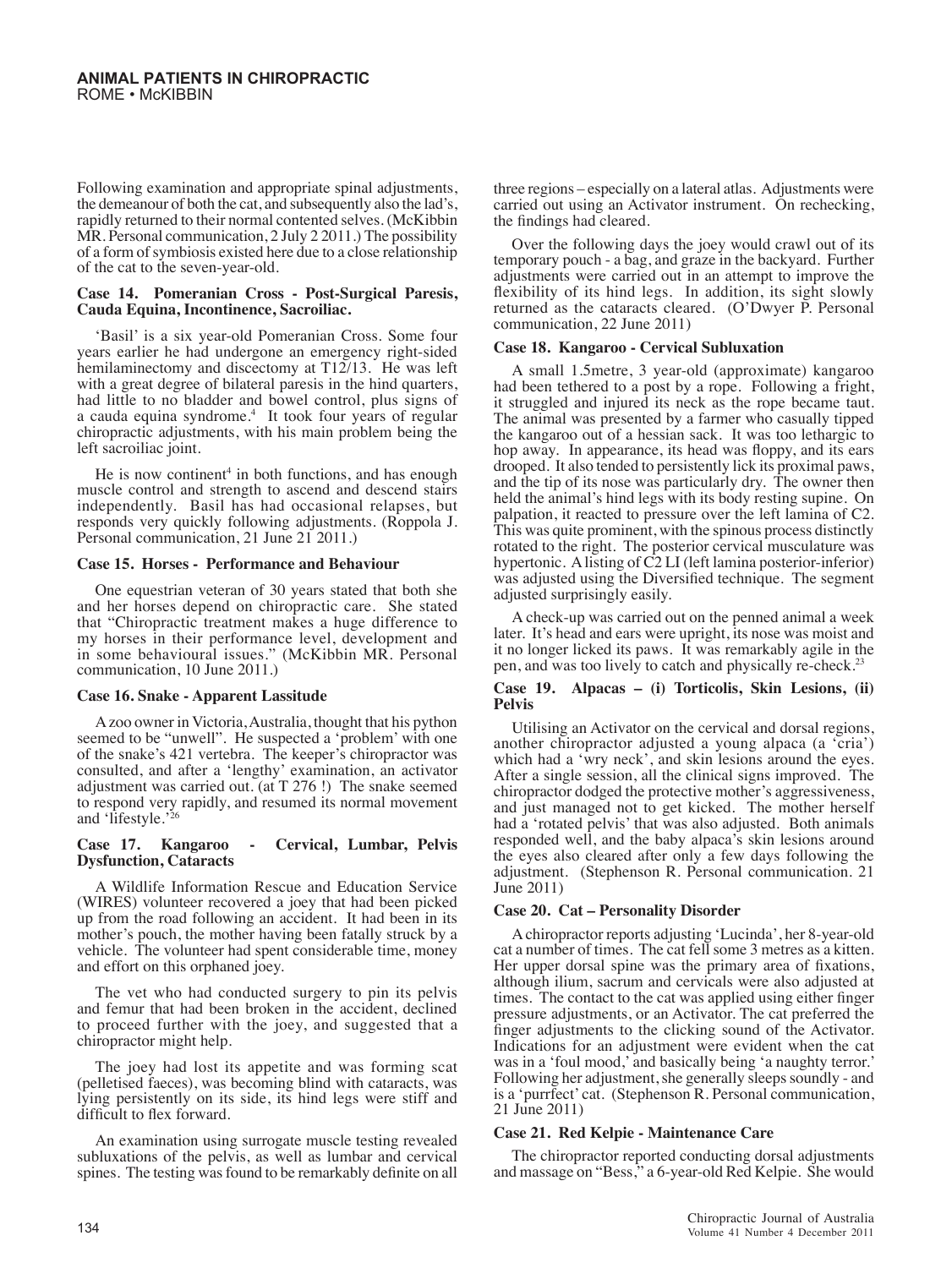just flop down and seemed to enjoy the 'special' treatment. (Stephenson R. Personal communication. 21 June 2011)

#### **Case 22. Basset Hound - Lumbar Disc Herniation, Paresis**

A distressed lady said her veterinarian had diagnosed a "slipped disc" in her Basset Hound, and it would have to be euthanised.

On appearance, the dog's gait appeared to be 'dragging' as in a partial paresis.

Following a chiropractic examination of the dog's spine, mobilisation of the lumbar spine was carried out. Immediately following this procedure, the dog was able to walk around the room. It had improved markedly following the single procedure. (Jones G. Personal communication, 23 June 23 2011.)

#### **Case 23. Rat – L6 Subluxation, Bowel Prolapse, Paresis**

The owner presented with "Walter" the rat. They provided x-ray films taken previously by a veterinarian. An apparent subluxation was a posterior L6.

Walter also had a prolapsed rectum, and paresis of hind legs and tail. He had had a nasty fall. The posterior L6 was reduced using an Activator.

Immediately following the procedure, Walter's rectum retracted, his tail swept sideways, and his hind legs (which had previously been trailing with the dorsum of the feet on the floor) pulled into a normal sphinx-like posture underneath his body.

Walter also began to resume normal movements and gait. (Anderson-Peacock L. Personal communication, 24. June 2011)

#### **Case 24. Australian Cattle Dog - Constipation**

A patient presented with her female canine of some 15 years of age. The dog had been constipated for some time. The chiropractor adjusted C1, and a mid to lower dorsal subluxation. Immediately, the bitch ran out to the yard and could not contain her bowels, dropping some stool on the verandah on the way out to the lawn. (Ierano J. Personal communication, 24 June. 2011.)

#### **Case 25. Dog – Pomeranian - Subluxating Patella, Sacroiliac Dysfunction**

By addressing articular mechanics of the ipsilateral sacroiliac joint and hypertonic musculature, a chiropractor reported successful resolution of a subluxating patella in a Pomeranian. This was compared to the history of the contralateral patella which had previously undergone surgical intervention.

#### **Case 26. Great Dane – Faecal Incontinence, Loss of Mobility**

Sultan was a 9-year old Great Dane. Two years earlier he started to lose his playfulness, lost pace, and had difficulty lifting his feet clear of the ground. When his bowels became incontinent and he would soil his bed, his owner considered having him 'put to sleep'.

Being reluctant to lose big Sultan, the owner sought chiropractic care for him as she had read that this type of condition sometimes has positive outcomes for animals with similar problems. In just a few weeks Sultan was "reliving his youth" and thought he was a pup again. He was able to stroll gracefully and chase and play with other dogs. Sultan has now exceeded his life expectancy. He does however, still have the occasional minor episode of bowel incontinence. (Pyrah E. Personal communication, 7 July, 2 Sept., 2011)

#### **Case 27. Three -Year-Old - King Charles Cavalier Spaniel.**

'One day Billy was running around happily and the next minute he was in excruciating pain and would not weight bear at all on his hind legs. He was crying even with the slightest movement. It was so awful to see him like that. I carried him to the vet where he underwent an X-ray. The result was a calcified disc in his neck region. The Vet told us that he could only treat his pain and if he did not improve we would have to go down the path of having surgery. He said there was a chance of the disc 'crumbling', which in turn would crush major nerves that would result in paresis of Billy's hind legs. This kind of surgery would cost thousands of dollars.

Billy was vomiting from the side effects of the medication he was on, and his quality of life at this stage was miserable. He then commenced acupuncture for the pain with good results, however his mobility was minimal. All my family have regular adjustments for spinal health, and I told our chiropractor about Billy, although at that stage I had no idea he also adjusted dogs. I carried Billy into the clinic. After his first adjustment I noticed Billy's mobility had improved greatly. After another 2 adjustments Billy was totally back to normal running everywhere. Billy now joins the family for regular maintenance adjustments which in turn provides him with a good quality of life.'(Cited as received with minor editing.) 'Billy' is now 6½ years-old. (Farmer C. Personal communication, 8 July 2011.)

A common theme with 'Billy,' a number of the anecdotes submitted, and also noted by  $\check{K}$ amen,<sup>42-44</sup> was the economic cost saving on pets that had previously been advised to undergo expensive surgery. Yet, those pets reportedly responded rapidly following spinal adjustments. This would be noted in savings of pet discomfort, owner angst, time, and cost.

#### **Case 28. Bovine - Charolais Cow**

In the early 1960s patients, a young couple from California, asked me to come out to the property they had leased in the district, to look at a pregnant Charolais cow who did not want to get up. I used a tennis ball and a rubber mallet on her lumbo-sacral junction, she bellowed, got up and ran away. The payment was to be the first calf she was going to drop, to stay with the herd and thus become the start of my future herd, to be run by the couple. Unfortunately things did not work out as well. The beef market crashed, they decided to plant a crop of peas, and just as they were ready to be harvested the Murrumbidgee flooded and they lost their crop. They cut their losses short and returned to California where they started working in land development. (Peters R. Personal communication, 28 August 2011.)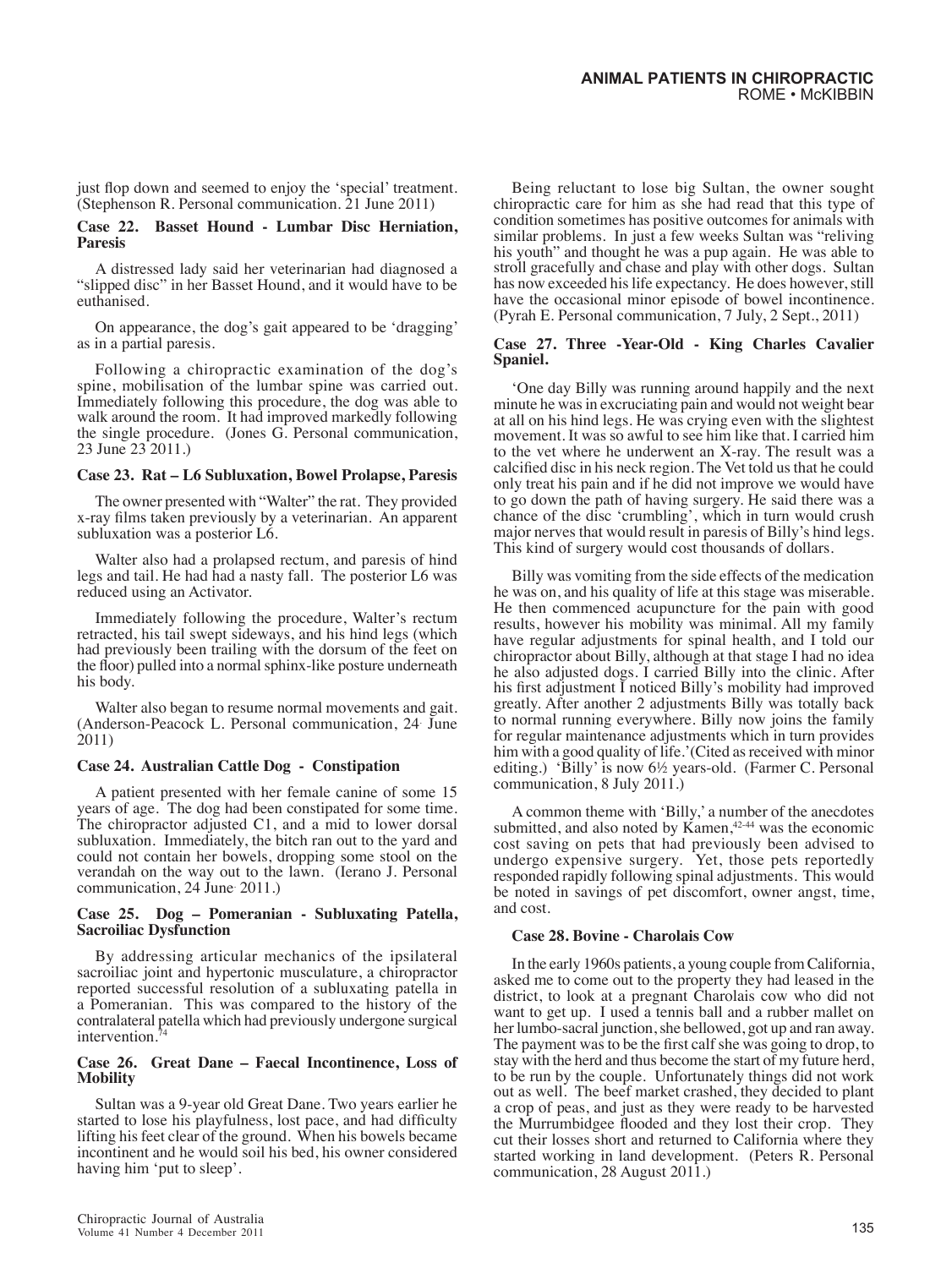#### **Case 29. Canine - Labrador**

During the 1960s I used to visit Leeton on a fortnightly basis. At one such visit one of my regular patients asked me if I would have a look at his Labrador, who seemed to have problems with his left hindquarter. I palpated the hindquarter, found an "ouch" spot and traced it back to the dog's lower back. I adjusted with a toggle-recoil adjustment using a onefinger contact. It was in the days well before the Activator. No immediate change was noted. On the follow-up visit two weeks later the Labrador, bright-eyed and wagging his tail, came in to pay his account, dropping the first duck he had retrieved since being adjusted into my hands. This was worth much more to me than any financial reward could ever be because some 50 years later that image is still in my memory. (Peters R. Personal communication, 28 August 2011.)

#### **Case 30. Canine - Newfoundland**

Kya is a large 4-year-old Newfoundland dog, a breed which can weigh over 90kg. She began limping and often had difficulty weight-bearing on her right hind leg. This became more troublesome in walking long distances. Upon presentation to her owner's chiropractor, examination revealed right hip pain as well as tender regions along her whole spine.

Following a series of adjustments, she gradually began to walk without limping and eagerly lengthened her morning walks. She currently returns for symptomatic care and is soon off running again.

The owner was convinced that without chiropractic care, Kya would have been "crippled" and *put down*, as her condition was deteriorating. (Scorer F. Personal communication, 16, 24 July 2011.)

#### **Case 31. Blue Tongue Lizards.**

An animal chiropractor working in a veterinary practice had occasion to adjust a number of Blue Tongue Lizards. It seems that the practice saw a number of these lizards that had been attacked by a particular family dog and been vigorously shaken, leading to spinal injury. Fauna rescuers brought other Blue Tongues in to be cared for. The chiropractor observed that the lizards seemed to do better with chiropractic treatment. (Condon M. Personal communication, 8 August2011.)

#### **Case 32. Horse**

A chiropractor was asked to examine a horse which for some time had been "…standing in (its) stall paying no attention to anyone or anything. The animal's head was hanging at an angle, not straight up and down like the other horses' heads." The chiropractor "…stood on the side so that the horse's nose was pointing away from him and took the animal's nose and mouth area in that hand. He placed his other hand against what must have been the atlas/axis area and held it firm and pulled the lower part of the head toward him." He noted that cavitation occurred with the adjustment. "When they came back through the barn an hour or so later, the horse was eating and seemed to be normal and continued to make a complete recovery." 75

#### **Case 33. Miniature Schnauzer – 13-year-old.**

The most complex case of the day was Maggie, a 13-yearold miniature schnauzer with severely trembling hind legs. The vet has "given her shots and shots and he talked about surgery, but the surgery would be hard on her," says her owner…a teacher, "I even bought her a little wheelchair." The chiropractic veterinarian believes the problem lies in brain damage, and ties a handkerchief over the dogs eyes to see if the lack of vision changes her gait. It doesn't – and that helps identify the part of the brain involved. After he does an adjustment on her, she perks up, trotting quickly, if unsteadily, along the steps in the classroom. "She bolted off," said the dog's owner.<sup>76</sup>

#### **Case 34. Echidna (Spiny Anteater)**

A patient presented a chiropractor with an injured baby Echidna. It had fallen from a box and had landed on its head. It had torticollis. The tongue deviated to the right and hung from the right side of the mouth. In human diagnosis, a stroke would be suspected.

Following an examination, the monotreme was given an upper cervical adjustment using an Activator. The patient was given three adjustments three days apart. Twelve days after the initial adjustment, the Echidna was asymptomatic. (Irvine J. Personal communication, 26 August 2011.)

#### **Case 35. Wallaby**

A WIRES volunteer presented with a juvenile wallaby which had difficulty maintaining an upright posture. Its mother had been struck and killed by a car. The juvenile had obviously been injured when the mother was killed. Palpation of the animal's spine and extremities revealed an upper cervical fixation and tenderness in the lumbar spine.

The animal was treated over a period of two weeks using the Activator technique and manual mobilisation. It regained normal gait and showed no signs of neurological deficit. (Irvine J. Personal communication, 26 August 2011.)

#### **Case 36. Target - Kelpie**

Target is a kelpie cattle dog cross aged 5 years. Target was shot in the head and left on the roadside to die. He was rescued by a passer by and taken to an animal shelter. He was nursed back to health and adopted by a very caring lady. Target started having seizures and at one time was having up to ten seizures per day. On the recommendation of a local vet, the owner presented seeking chiropractic care for Target.

Target continues to have regular chiropractic care and at the time of writing it is six weeks since he had a seizure. (Irvine J. Personal communication, 26 August 2011.)

#### **Case 37. Thoroughbred Racehorse ("Fields of Omagh")**

A chiropractor was asked to check out a top thoroughbred racehorse called Fields of Omagh. He was informed that the horse had injured itself (unspecified) resulting in back and leg soreness. Examination confirmed this as well as sciatic nerve involvement that affected its gait. It was due to race two weeks later. It did run, and won the race. A few weeks after that it won the Group 1 race – the Cox Plate.  $\frac{77}{2}$ 

The authors are aware that the 'reconditioning' of horses is not a unique circumstance with equine chiropractors.<sup>42,78</sup> The report on this case provides a concise but general outline of what could be regarded as typical in this situation.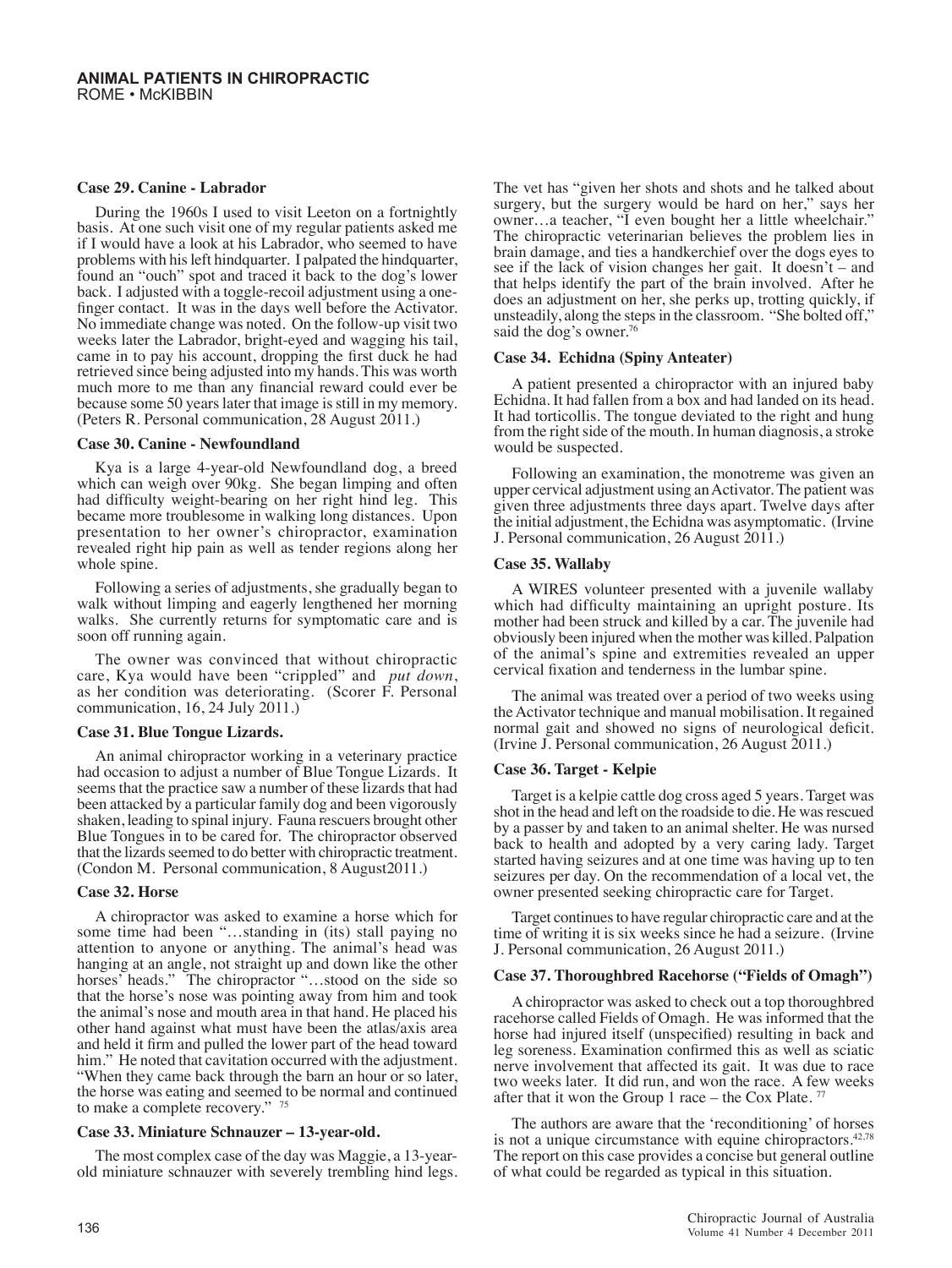### **Case 38. Canine - Weimaraner**

I was treating a young English medical doctor who happened to mention that she would have to have her dog *put down* as it was paralysed in the back legs and could not walk. She asked me if I could help her as she was very attached to the animal which was a 2-year-old Weimaraner.

The dog had been examined by a veterinarian, who also conducted a radiological study. The veterinarian's diagnosis of the dog was that of a ruptured disc, and that the dog would have to be put down.

The doctor brought her dog over to my home. An examination involving palpation of the lumbar spine revealed severe tenderness and muscle spasm of that region. The x-rays films had previously been reported as unremarkable. However, in analysing the films from a neuromuscularmechanical aspect, I noted that L3 spinous was rotated to the right side, and the disc was bulging due to the wedging of the vertebral body on the opposite side. I explained this to the dog's owner and she was happy for me to treat her pet.

To quieten the dog the owner gave it an injection of Valium, and we waited for it to take effect.

The dog was placed on her right side, and an L3 adjustment was carried out resulting in a reasonably audible cavitation.

I saw the dog again the next day and it ran to meet me. (Holdway KB. Personal communication, 29 August 2011.)

It can be noted that the health management of animals under chiropractic care is not necessarily limited to spinal adjustments. It can also involve manipulation of the extremity joints, as well as employing some of the more natural therapies such as acupuncture. It can also be in collaboration and cooperation with traditional veterinarians.<sup>37,77</sup>

#### **Summary**

- • *"Anecdotes are powerful tools that humans use to make decisions."*
- • *"Ignoring or under-estimating the role of anecdotal information in health care decisions is likely to hinder communication among decision makers, and to retard their uptake of research evidence."*
- • *"Anecdotal evidence should not be considered a replacement for, but as a complement to formal research evidence."*
- • *"If evidenced-based health care is to meet its potential, the important role of anecdotes must be acknowledged, studied and utilized."* <sup>71</sup>

By presenting these anecdotal histories, it is anticipated that in the absence of formal research they may assist in representing the state of animal chiropractic, further endorse the value of spinal care and the importance of the vertebral subluxation in health care. The apparent clinical results reported in these cases would tend to suggest that there is not a *functional overlay* or *placebo effect* involved.

There have been reports in chiropractic publications over the years regarding the role of spinal adjustments in vertebrate health conditions.<sup>17-19,22,25,42-44,78-81</sup> We also noted a series of anecdotal case reports on animal websites.9,14,19,20 Again, the range of conditions<sup>22,58-60,63</sup> and the variety of quadrupeds mentioned are remarkable.<sup>9,13,15</sup> However, perhaps two of the more detailed reports were found in a chapter on chiropractic animal care in a veterinary textbook – one an equine case study, the other a canine case report.<sup>59</sup> This has been followed by a more detailed study of the utilisation of allied health therapies for performance horses such as dressage, jumping, and racing. Chiropractic was the most utilised of these professions at 37%, with physiotherapy at 24%.<sup>82</sup>

It is submitted that these anecdotes provide a basic form of *pattern recognition* where "the provider uses experience to recognise a pattern of clinical characteristics." 83 It can be defined as *"a method for evaluating alternative diagnostic hypotheses that yields true probabilities; and a framework that should facilitate unsupervised learning of medical knowledge and the integration of medical diagnosis with other … applications."*<sup>84</sup>Wakefield states that *"pattern recognition has been a fundamental part of good medical practice and essential in the detection and description of disease syndromes."*<sup>85</sup>

#### **CONCLUSION**

This paper is not presented as formal scientific evidence, it is intended as a presentation and sharing of observations. However, the evidence of influence and efficacy of vertebral adjustments as reflected through these anecdotal histories appears compelling.

The emergence of this relatively new profession – Chiropractic Veterinary Science, appears to be firmly established and well accepted by the public. The interprofessional collaboration and co-operation between the two professions is also most positive.

The types of anecdotal conditions reported tend to counter claims that chiropractic care may be successful only as a placebo effect, or that spine-related disorders may be psychosomatic. We found no scientific evidence to support either theory.

It appears that anecdotal reports on animals are the primary source of evidence that is currently available. It is to be trusted that this is an early step towards establishing a sound research base. The research can begin with similar fundamental clinical findings.

It is apparent in the cases presented, and as noted in the texts by  $\overleftrightarrow{K}$ amen,<sup>42-44</sup> that subluxation disorders in animals would seem to be related to neurological and somatovisceral sequelae, analogous with similar neurovertebral processes to those in humans.

A call is hereby made for the compilation of additional anecdotal evidence of spine-related disorders in all vertebrates. This is made with the hope and expectation that it will foster formal levels of research.

*"A man's own observation, what he finds good of, and what he finds hurt of, is the best physic to preserve health."* <sup>86</sup>

#### **Acknowledgements**

The authors would like to thank Dr Joe Ierano whose generosity and energy was a significant contribution in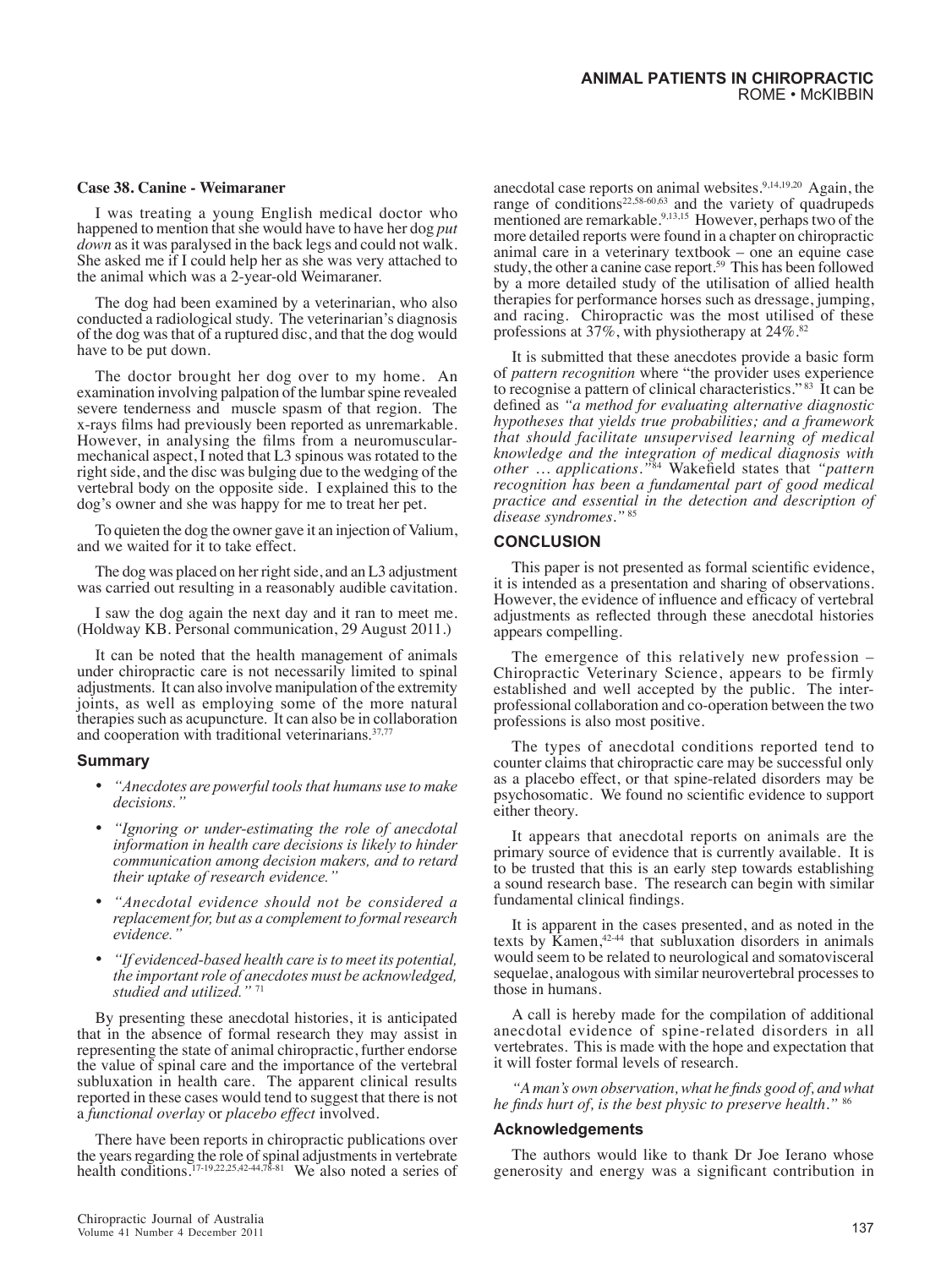the preparation of this paper. By circularising requests for information via his email news bulletins, we were able to gather a number of anecdotal reports. His co-operation is sincerely appreciated.

We would also like to thank Dr Rolf Peters for his guidance and in obtaining valuable reference material for this paper.

We would also like to thank and acknowledge those colleagues who willingly contributed their personal experiences of adjusting animals towards compiling this paper. Their generous participation and input was and is, most appreciated.

#### **REFERENCES**

- 1. Ramey D, Keating J, Imrie R, Bowles D. Claims for veterinary chiropractic unjustified. [Letter] Can Vet J. 2000;41;69.
- 2. Gibbons RW. D.D. the vet? Chiropractic Hist 1991;11(1):7.
- 3. Godzway AT. "That old medical fool!" said the Old Master with great distain! Chiropr J (NCA) 1934;3(4):5,30.
- 4. Taylor LL, Romano L. Veterinary chiropractic. Can Vet J. 1999;40:732-5.
- 5. Ramey D. Is there a placebo effect for animals. Science-based medicine. 2008 Oct 25th. www.sciencebasedmedicine.org/…/is-therea-placebo-effect-for-animals/.
- 6. Palmer DD. Chiropractic good for horses. The Chiropractic 1899;26:3. Cited by Browning D. Animal chiropractic: the new family practice. ICA Rev 2007;63(3):29-35.14).
- 7. Beatty HG. Anatomical adjustive technic, 2nd ed. Denver Co: Self Published, 1939.
- 8. Lynch T. The role of chiropractic therapy in small animal medicine. http://avca.com.au/library/Pers241\_Tony\_Lynch\_Article.pdf.
- 9. Gaber S. Charlie the Buffalo. sherrygaberdc.com/articles/charlie-thebuffalo/.
- 10. Lamar T. spinalcolumnblog.com/2009/11/02/a-grizzly-adjustment/.
- 11. Goltz KM. Htttp://www.wybackandneckclinic.com.
- 12. American Veterinary Chiropractors Association. www.avcadoctors. com/more\_about\_animal\_chiropractic.htm.
- 13. Hume-Phillips C. Chiro for critters. caasa.com.au/images/uploads/ Chiro\_for\_critters.pdf.
- 14. Condon M. Chiropractic and acupuncture for pets. www.chiropet. com.au.
- 15. Anderson S. http://andersonchiropractic.us/custom\_content/c\_162118\_ vom\_veterinary\_orthopedic\_manipulation.html.
- 16. Ricklefs R. www.berner.org/adjusted/The\_Well\_Adjusted\_Dog. htm.
- 17. Hume-Phillips C. www.clovellyparkchiro.com/html/animals.html.
- 18. Jarvis EE. A pet's route to recovery for Doris Day's "friends". Today's Chiropr 1986;15(4):8-9,114-5.
- 19. Galinis MR. A chiropractic approach to veterinary problems. Dig Chiropr Econ 1980;23(1):41-2.
- 20. Hall J. Chiropractor helps animals as well as people. Adjustment yielded quick response for small dog. Edmontonjournal.com. May  $11<sup>th</sup>$ , 2011.
- 21. Alternative Veterinary Medicine Centre. www.alternativevet.org/ chiropractic.htm.
- 22. Medford MA. Veterinary chiropractic…feasible, practical and proves chiropractic premise. Part I. Dig Chiropr Econ 1980;23(3):17-19,109- 11,113-4.
- 23. Rome PL. Case history of a bush DC. J Aust Chiropr Assoc. 1975; April-June:27.
- 24. Kamen D. Animal chiropractic. animalchiropractic.com/media.htm.
- 25. Browning D. Animal chiropractic: the new family practice. ICA Rev 2007;63(3):29-35. [Citing: Zoo monkey cured of paralysis. (conducted by Dr RCM Searby) The Australian Women's Weekly March 7, 1936.].
- 26. Brockley N, Croke A. Patient tries to put squeeze on Dr Croke. Your Voice. 2011;19(2):11.
- 27. Heller B. Veterinary Orthopaedic Manipulation. http://www. beahellerdc.com/VOM.ht31.m.
- 28. Browning D. Animal chiropractic: the new family practice. ICA Rev 2007;63(3):29-35.
- 29. Elephant Safari Park Taro. Bali, Indonesia. Sept 9th 2009. http://www. kalam.tv/fa/video/9835/index.html.
- 30. Solis SE. articles.sfgate.com/1997-06-28/.../17751064\_1\_tigerrakhan-bengal.
- 31. Reddy M. How to massage a shark? Carefully National theage. com.au. 21 May 2006 www.theage.com.au > National.
- 32. Greyhound manipulation: refresher course for veterinarians by Alex Hauler. Alex. & University of Sydney. Post-Graduate Committee in Veterinary Science. 1990 Greyhound manipulation : refresher course for veterinarians. catalogue.nla.gov.au/Record/301393.
- 33. Hauler A. Greyhound manipulation. www.amazon.co.uk.
- 34. Australian Veterinary Chiropractic Association. Course Information. www.avca.com.au.
- 35. Inman WL. Animal adjusting comes of age. www.chiroeco.com/ chiropractic/…/animal-adjusting-comes-of-age/.
- 36. College of Animal Chiropractic. www.animalchiro.com/campuses. html.
- 37. Boldt E. Use of complementary veterinary medicine in the geriatric horse. Vet Clin North Am Equine Pract. 2002;18(3):631-6.
- 38. Harman JC. Equine chiropractics: dispelling the myths. www.equestrianarts.org/...Horse%20Health/.../Equine%20 Chiropractics%20- %20Dispelling%20the%20Myths.pdf Circa 1998.
- 39. Schoen AM. Results of a survey on educational and research programs in complementary and alternative veterinary medicine at veterinary medical schools in the United States. J Am Vet Med Assoc 2000;216(4):502-9.
- 40. Cima G. Chiropractic, veterinary groups negotiate roles in animal care. American Veterinary Medical Assoc. www.avma.org/onlnews/ javma/mar10/100301l.asp.
- 41. American Holistic Veterinary Medical Assoc. What is holistic medicine? http://www.ahvma.org/.
- 42. Kamen D. The well adjusted horse. Brookline MA: Brookline Books; 2009.
- 43. Kamen D. The well adjusted cat. Cambridge MA: Brookline Books; 1997.
- 44. Kamen D. The well adjusted dog. Brookline MA: Brookline Books; 1996.
- 45. Animals and chiropractic. www.chiroaccess.com/Articles/Animalsand-Chiropractic.aspx? 17 Feb 2010.
- 46. Powell A. Research on animal chiropractic. www.animalchiropractic. us/chiropractic-research/researchpapers Feb 23, 2010.
- 47. Haussler KK. The role of manual therapies in equine pain management. Vet Clin North Am Equine Prac. 2010;26(3):579-601.
- Haussler KK. Back problems. Chiropractic evaluation and management. Vet Clin North Am Equine Pract 1999;15(1):196-209.
- Cleveland CS. Researching the subluxation of the domestic rabbit: a pilot research program conducted at the Cleveland Chiropractic College. Pub Cleveland Chiropractic College, Kansas City, Missouri, 24pps. (See also Sci Review Chiropr. Aug 1965;(4):5-28.
- 50. McGregor M, Wiles MR, Grice AS. The present use of guinea pigs in chiropractic research. JCCA. 1980;24(3):101-7.